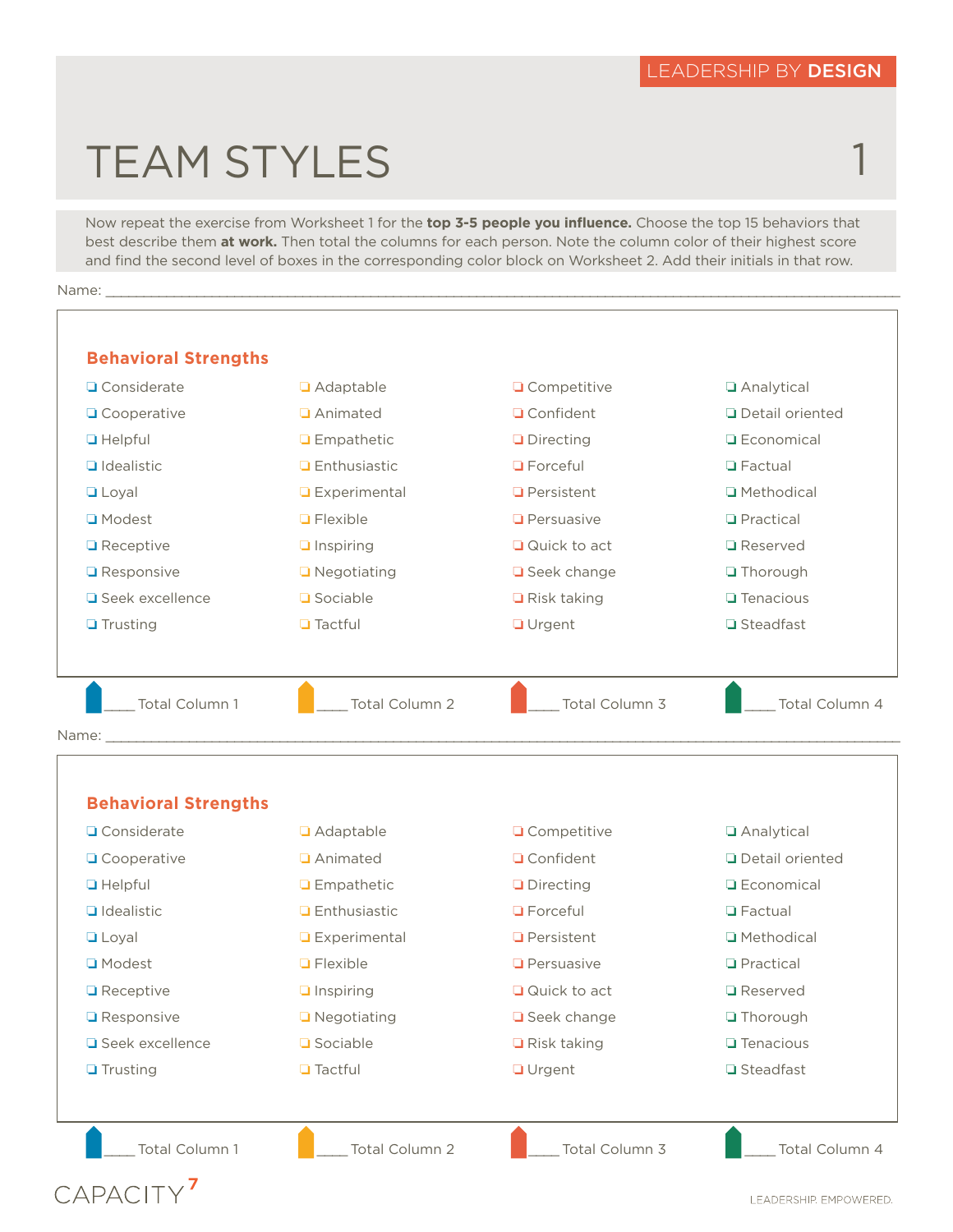## TEAM STYLES

## 2

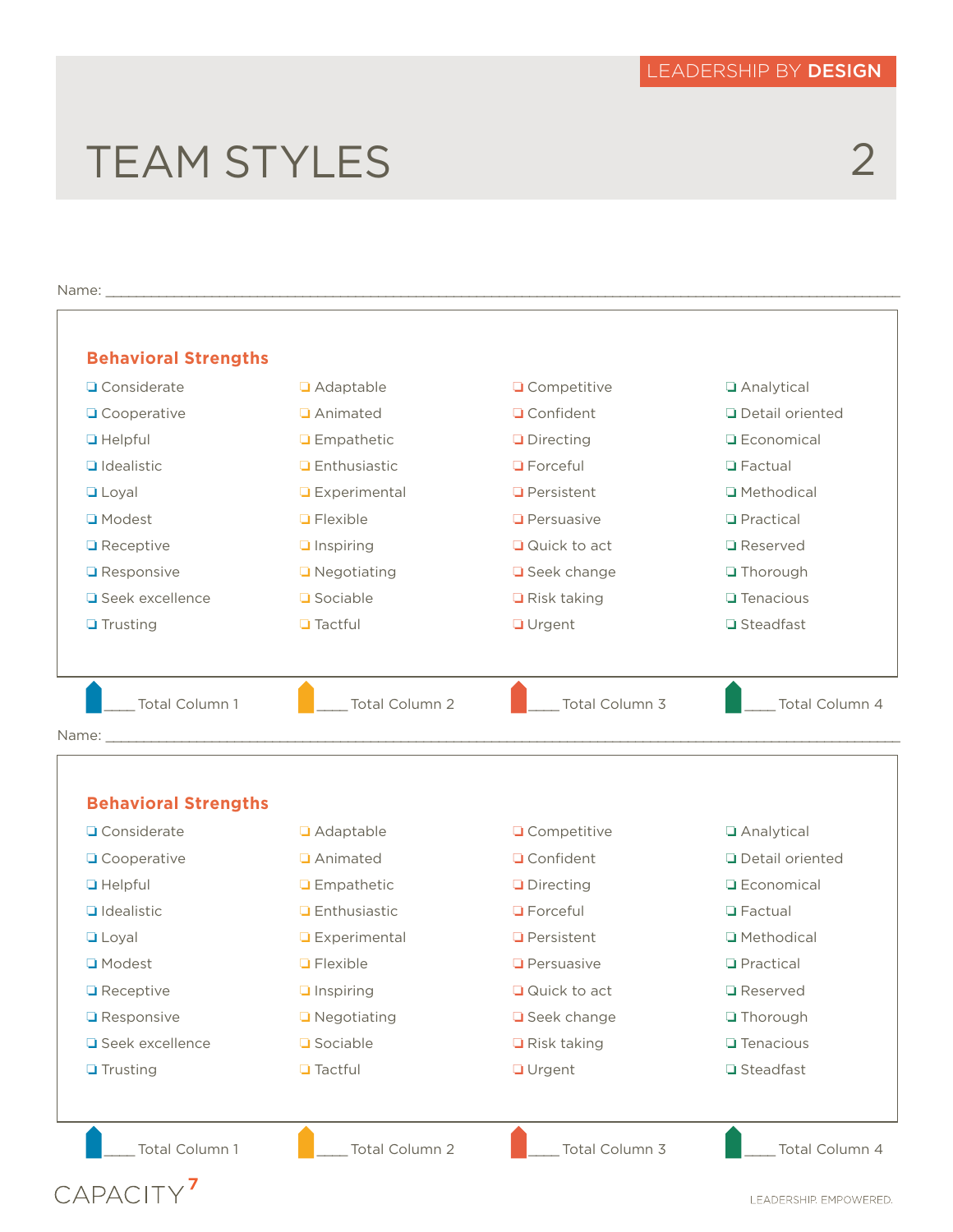## TEAM STYLES



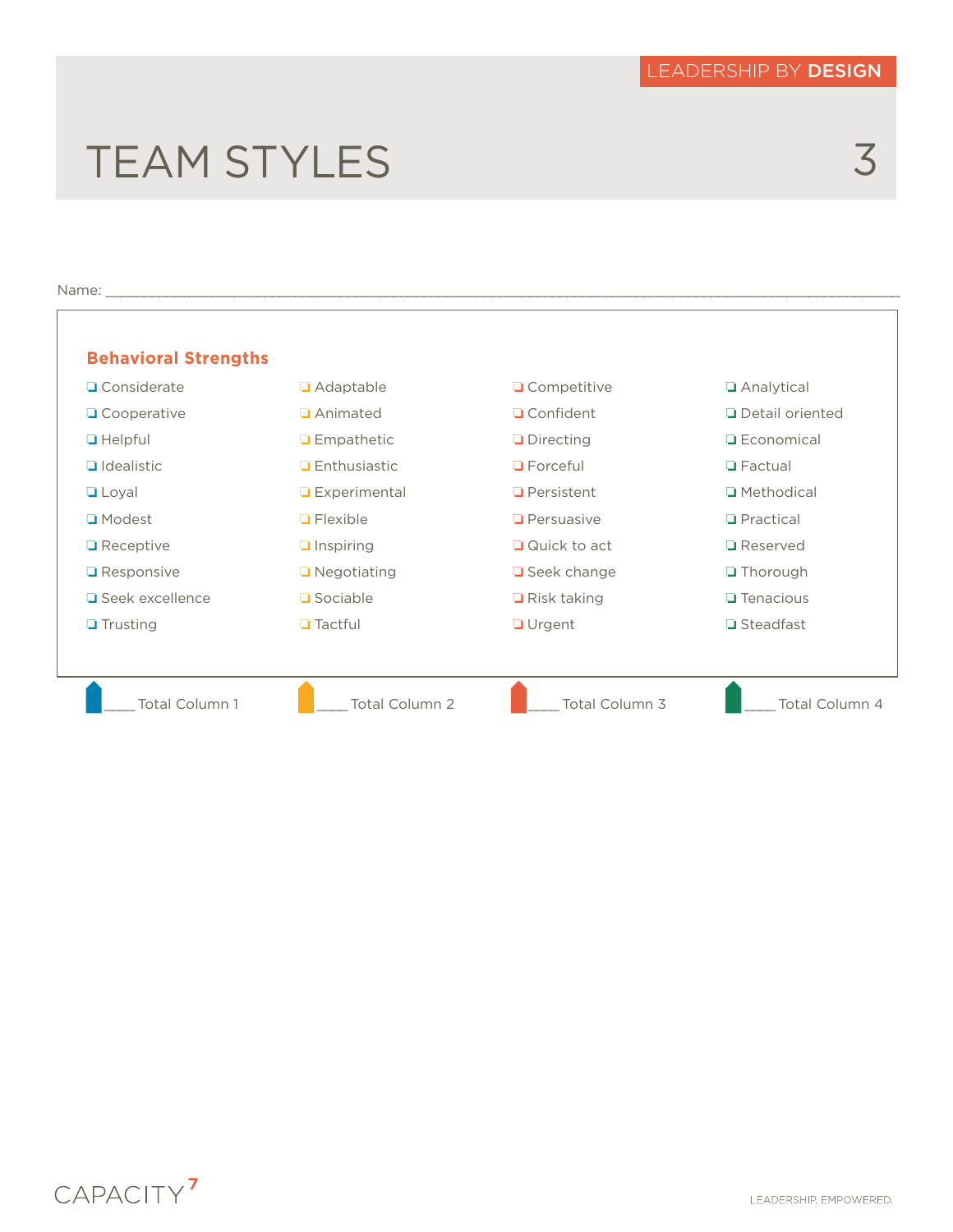| IMAHAIX - INTUDING NATAIX               |                                                                                                               |                                                                                                             |                                                                                                                                                                                  |
|-----------------------------------------|---------------------------------------------------------------------------------------------------------------|-------------------------------------------------------------------------------------------------------------|----------------------------------------------------------------------------------------------------------------------------------------------------------------------------------|
| (REFERENCE WORKSHEET 2)<br><b>STYLE</b> | REFERENCE YOUR SLIDE-A-STYLE<br>AND LIST 2 THINGS THAT MAKE<br>AND LIST 2 THINGS THAT MAKE<br>HOW TO MOTIVATE | REFERENCE YOUR SLIDE-A-STYLE<br>AND LIST 2 THINGS THAT MAKE<br><b>HOW TO DEMOTIVATE</b><br>THEM "TUNE OUT". | IN YOUR OWN WORDS, WHAT<br>NEXT STEPS WILL YOU TAKE<br>(REFERENCE WORKSHEET 7)<br><b>MY NEXT STEPS</b><br>WITH THIS PERSON?                                                      |
|                                         | $\frac{11}{2}$                                                                                                | $\frac{1}{2}$                                                                                               |                                                                                                                                                                                  |
|                                         | #2                                                                                                            | 11/2                                                                                                        |                                                                                                                                                                                  |
|                                         | $\frac{11}{2}$                                                                                                | $\frac{1}{2}$                                                                                               |                                                                                                                                                                                  |
|                                         | #2                                                                                                            | #2                                                                                                          |                                                                                                                                                                                  |
|                                         | $\frac{11}{2}$                                                                                                | $\frac{1}{2}$                                                                                               |                                                                                                                                                                                  |
|                                         | #2                                                                                                            | 74                                                                                                          |                                                                                                                                                                                  |
|                                         | $\frac{11}{2}$                                                                                                | $\frac{1}{2}$                                                                                               |                                                                                                                                                                                  |
|                                         | #2                                                                                                            | 74                                                                                                          |                                                                                                                                                                                  |
|                                         | $\frac{1}{2}$                                                                                                 | $\frac{1}{2}$                                                                                               |                                                                                                                                                                                  |
|                                         | #2                                                                                                            | #2                                                                                                          |                                                                                                                                                                                  |
|                                         | $\frac{1}{2}$                                                                                                 | $\frac{1}{2}$                                                                                               |                                                                                                                                                                                  |
|                                         | $\stackrel{\scriptscriptstyle{4}}{5}$                                                                         | 74                                                                                                          |                                                                                                                                                                                  |
|                                         |                                                                                                               |                                                                                                             | If a team member has multiple/competing styles (close scores),<br>choose the style you believe best fits that person at work and<br>locate that style on your slide-a-style tool |